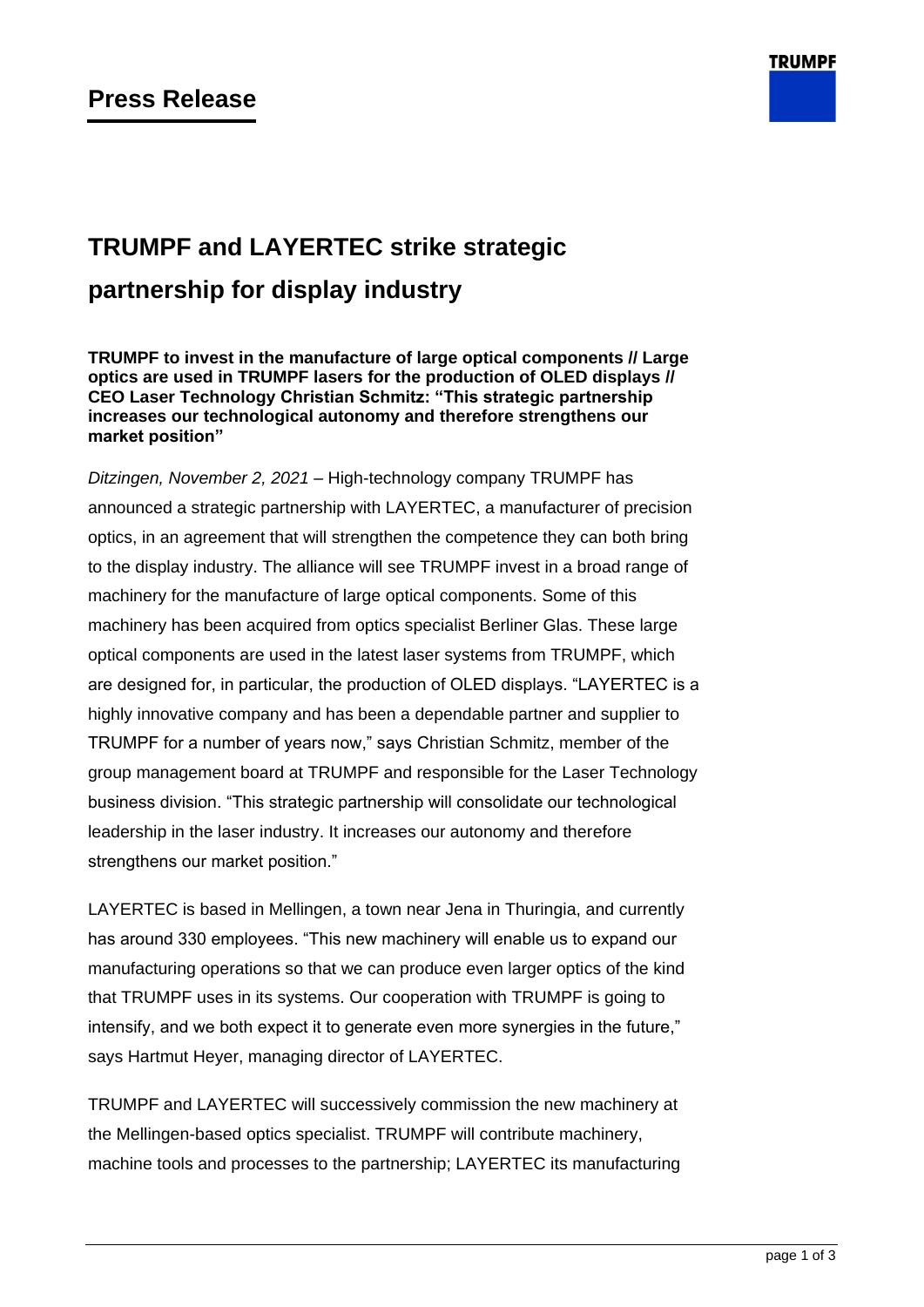# **Press Release**

**TRUMPF** 

expertise in the field of precision optics, thereby securing the production of large optical components for TRUMPF laser systems.

"The display industry is a strategically important market for TRUMPF. This is a partnership in a highly dynamic field with big growth potential. It will therefore increase our independence from global market developments," says Richard Bannmüller, President and CEO TRUMPF Laser- und Systemtechnik GmbH.

The two companies have agreed not to disclose the volume of investment in machinery for the production of large optics.

Digital photographs in print-ready resolution are available to illustrate this press release. They may only be used for editorial purposes. Use is free of charge when credit is given as "Photo: TRUMPF". Graphic editing – except for cropping the main subject – is prohibited. Additional photos can be accessed at the [TRUMPF Media Pool.](https://mediapool.trumpf.com/search/set/?resetsearch&field=metaproperty_Currentness&value=PressMaterial&multiple=false&filterType=add&filterkey=savedFilters&disableModal=false&_=1435333889014)



## **Christian Schmitz**

"This strategic partnership will consolidate our technological leadership in the laser industry. It increases our autonomy and therefore strengthens our market position."



## **TRUMPF and LAYERTEC**

Left to right: Sven Köhler (Head of Strategic Development Optics, LAYERTEC), Hartmut Heyer (Executive Director, LAYERTEC), Richard Bannmüller (President and CEO TRUMPF Laser- und Systemtechnik GmbH), Thomas Harrer (Head of business unit Optical Systems, TRUMPF), David Renner (Category Manager, TRUMPF)

#### ◼

### **About TRUMPF**

TRUMPF is a high-tech company offering manufacturing solutions in the fields of machine tools and laser technology. The Company drives digital connectivity in the manufacturing through consulting, platform products and software. TRUMPF is a technology and market